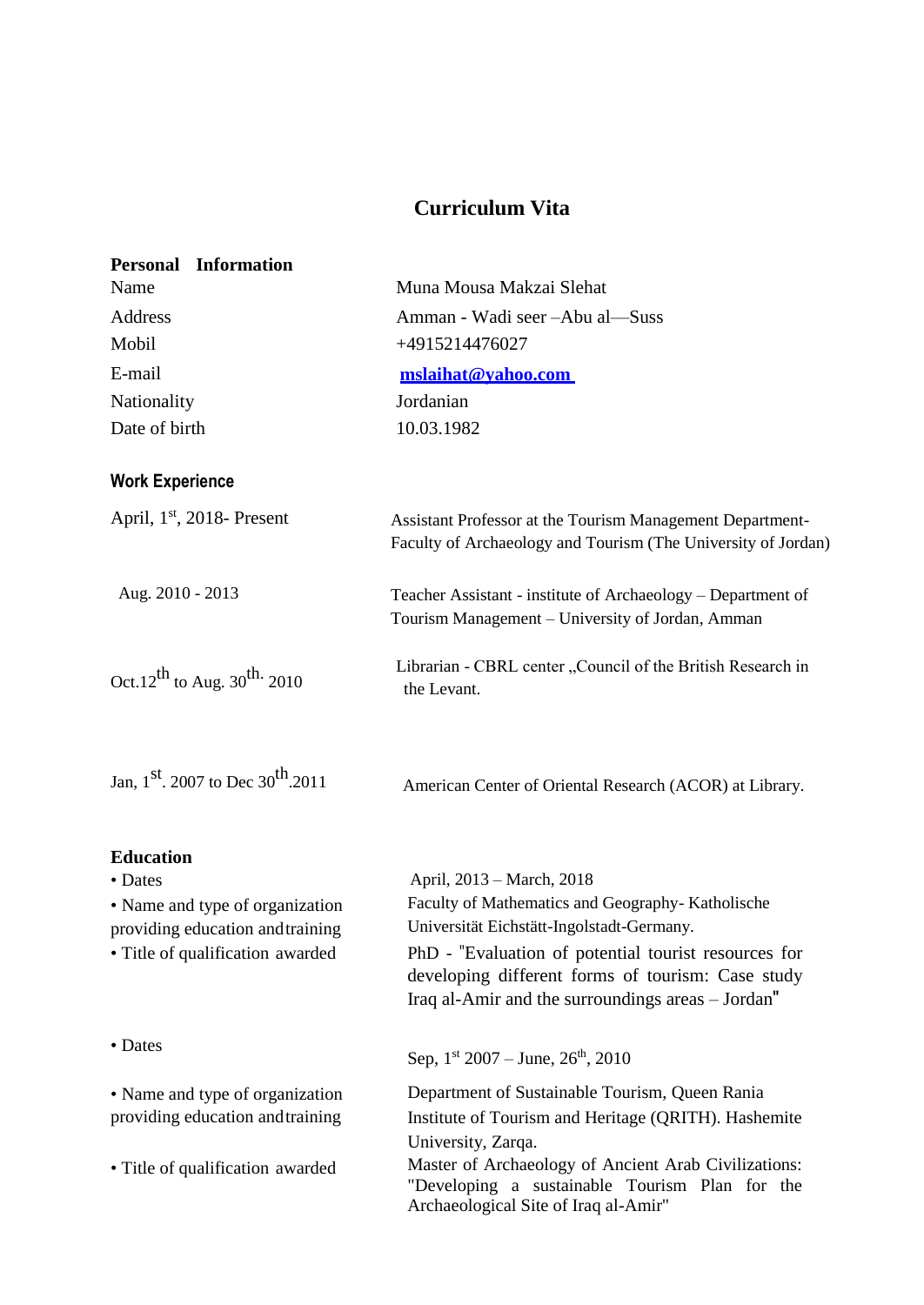| • Dates                                                             | Sep 2001 – Feb 2005                                                                                                                                                               |
|---------------------------------------------------------------------|-----------------------------------------------------------------------------------------------------------------------------------------------------------------------------------|
| • Name and type of organization<br>providing education and training | Department of Sustainable Tourism- Queen Rania Institute<br>of Tourism and Heritage (QRITH). Hashemite University,                                                                |
| • Title of qualification awarded                                    | Zarqa<br>Bachelor of Tourism - Tourism Guidance.                                                                                                                                  |
| • Dates                                                             | 2000                                                                                                                                                                              |
| • Name and type of organization<br>providing education and training | High school Degree, Literature Branch                                                                                                                                             |
| <b>Training and courses</b>                                         |                                                                                                                                                                                   |
| March, 11, 2019- March, 12, 2019                                    | Development<br>Curriculum<br>Workshops,<br><b>USAID Building</b><br>Economic Sustainability through Tourism Project                                                               |
| October, 17, 2018                                                   | Procedures<br>for<br>Quality<br>Assurance<br>Academic<br>Programs,<br>Accreditation and Quality Assurance Center, University of Jordan                                            |
| Feb, 20. 2011 - Feb.24. 2011                                        | Participating in workshop entitled: Educate the Educators:<br>Capacity Building for Tourism Education in Jordan in<br>corporate with USAID/Jordan Tourism Development<br>Project. |
| Feb. 20. 2011 - Feb. 24. 2011                                       | Participating in workshop Educate the Educators: Capacity<br>Building for Tourism Education in Jordan in corporate<br>with USAID/Jordan Tourism Development Project.              |
| March.8 - March.9. 2010                                             | Participating in Training of Cultural Heritage Age<br>Appropriate Guiding for Young People and<br>Children<br>under the Supervision of Mercy Corps, and the Jordan<br>Museum.     |
| March, $1st$ to May. $30th$ . 2008                                  | Participating in the Excavation work in Amman Citadel<br>site under the supervision of Mr. Adnan Rafa'a                                                                           |
| May. $1^{st}$ to May. $26^{th}$ 2006                                | Queen Rania Center-Ministry of Educations. Amman,<br>Jordan. ICDL International Computer Driving License.<br>Certificate.                                                         |